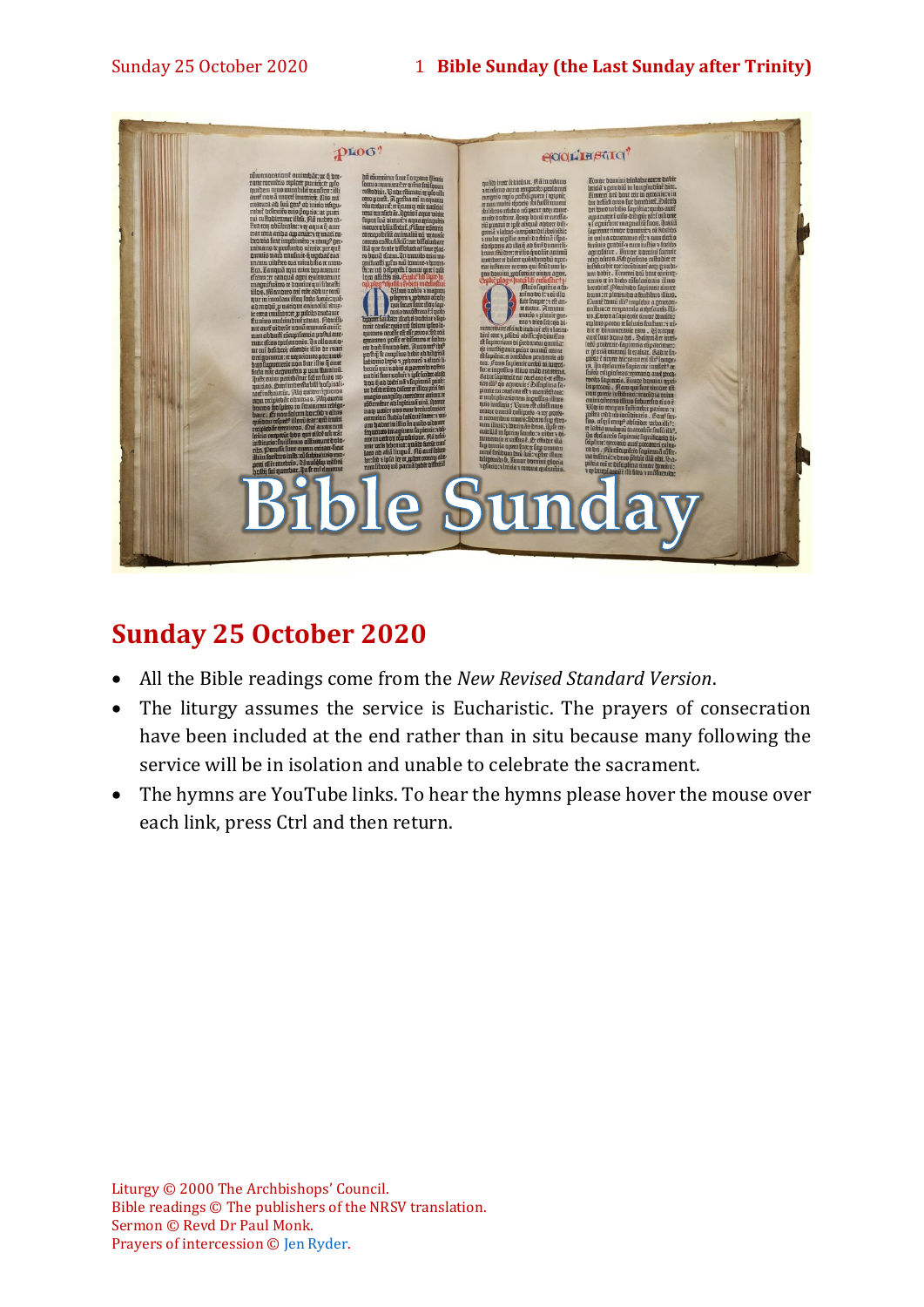## **Introduction and welcome**

HYMN 1 **[One Church, one faith, one Lord](https://www.youtube.com/watch?v=esJ7WWqG-dI&t=28s)** (click on this link to hear the hymn)

# **The Welcome**

In the name of the Father, and of the Son, and of the Holy Spirit

All **Amen.**

The Lord be with you

All **And also with you.**

## **The Preparation**

All **Almighty God,**

**to whom all hearts are open, all desires known, and from whom no secrets are hidden: cleanse the thoughts of our hearts by the inspiration of your Holy Spirit, that we may perfectly love you, and worthily magnify your holy name; through Christ our Lord. Amen.**

Our Lord Jesus Christ said:

The first commandment is this: 'Hear, O Israel, the Lord our God is the only Lord. You shall love the Lord your God with all your heart, with all your soul, with all your mind, and with all your strength.'

And the second is this: 'Love your neighbour as yourself.'

There is no other commandment greater than these.

On these two commandments hang all the law and the prophets.

#### All **Amen. Lord, have mercy.**

God so loved the world that he gave his only Son Jesus Christ to save us from our sins, to be our advocate in heaven, and to bring us to eternal life. Therefore, let us confess our sins in penitence and faith, firmly resolved to keep God's commandments and to live in love and peace with all.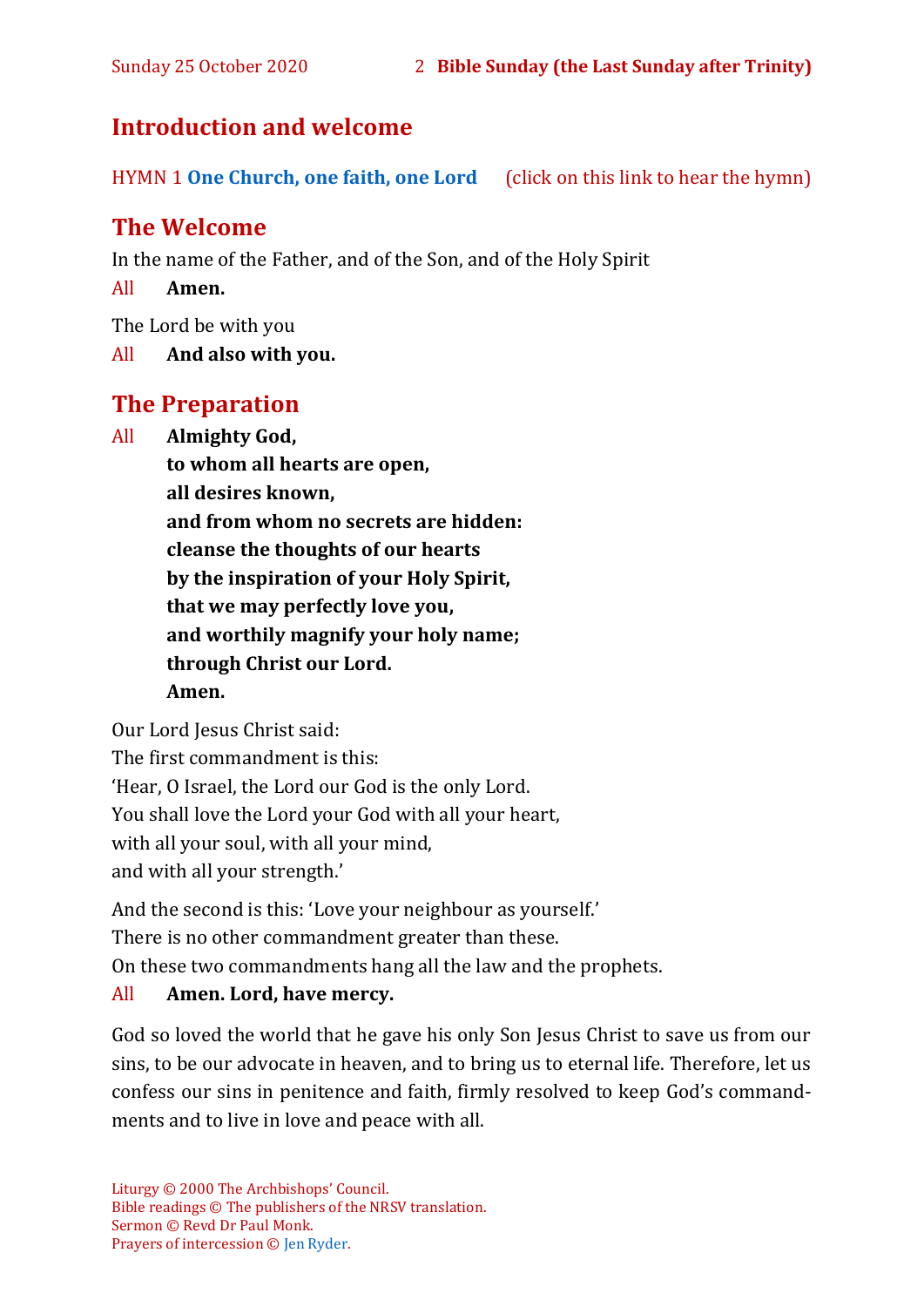All **Almighty God, our heavenly Father, we have sinned against you and against our neighbour in thought and word and deed, through negligence, through weakness, through our own deliberate fault. We are truly sorry and repent of all our sins. For the sake of your Son Jesus Christ, who died for us, forgive us all that is past and grant that we may serve you in newness of life to the glory of your name. Amen.**

Almighty God,

who forgives all who truly repent, have mercy upon you, pardon and deliver you from all your sins, confirm and strengthen you in all goodness, and keep you in life eternal; through Jesus Christ our Lord. All **Amen.**

# **The Gloria**

This version of the Gloria is sung to the tune of 'Cwm Rhondda'. Click **[here](about:blank)** for the tune.

All **Glory be to God in Heaven, Songs of joy and peace we bring, Thankful hearts and voices raising, To creation's Lord we sing. Lord we thank you, Lord we praise you, Glory be to God our King: Glory be to God our King. Lamb of God, who on our shoulders, Bore the load of this world's sin; Only Son of God the Father,**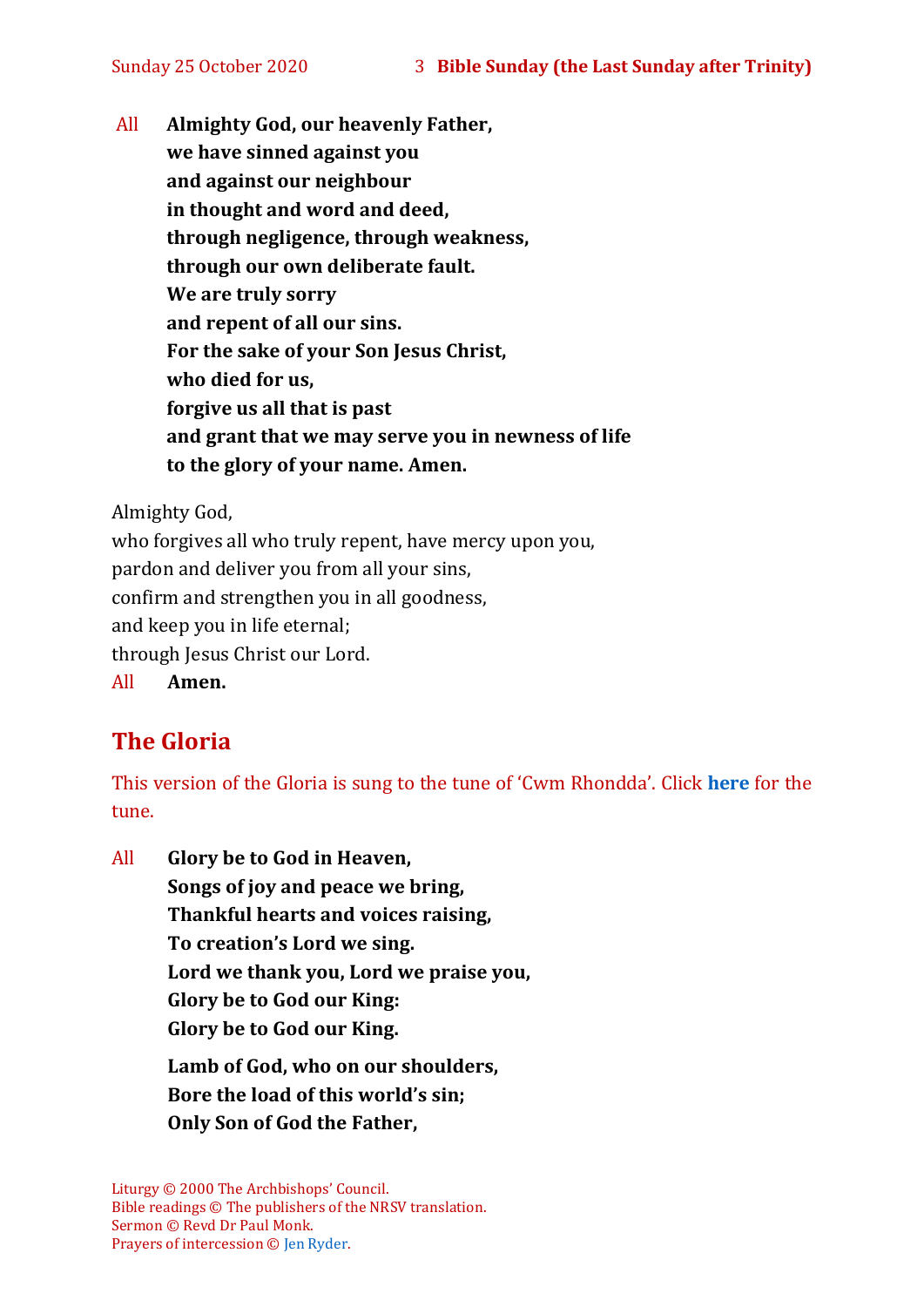**You have brought us peace within. Lord, have mercy, Christ have mercy, Now your glorious reign begin: Now your glorious reign begin.**

**You O Son of God are Holy, You we praise with one accord. None in heav'n or earth is like you, Only you are Christ the Lord. With the Father and the Spirit, Ever worshipped and adored: Ever worshipped and adored.**

# **The Collect for Bible Sunday**

Blessed Lord, who caused all holy Scriptures to be written for our learning: help us so to hear them, to read, mark, learn and inwardly digest them that, through patience, and the comfort of your holy word, we may embrace and for ever hold fast the hope of everlasting life, which you have given us in our Saviour Jesus Christ. who is alive and reigns with you, in the unity of the Holy Spirit, one God, now and for ever. All **Amen.**

# **First reading**

A reading from the Book of Nehemiah

All the people gathered together into the square before the Water Gate. They told the scribe Ezra to bring the book of the law of Moses, which the Lord had given to Israel. Accordingly, the priest Ezra brought the law before the assembly, both men and women and all who could hear with understanding. This was on the first day of the seventh month. He read from it facing the square before the Water Gate from early morning until midday, in the presence of the men and the women and those who could understand; and the ears of all the people were attentive to the book of the law. The scribe Ezra stood on a wooden platform that had been made for the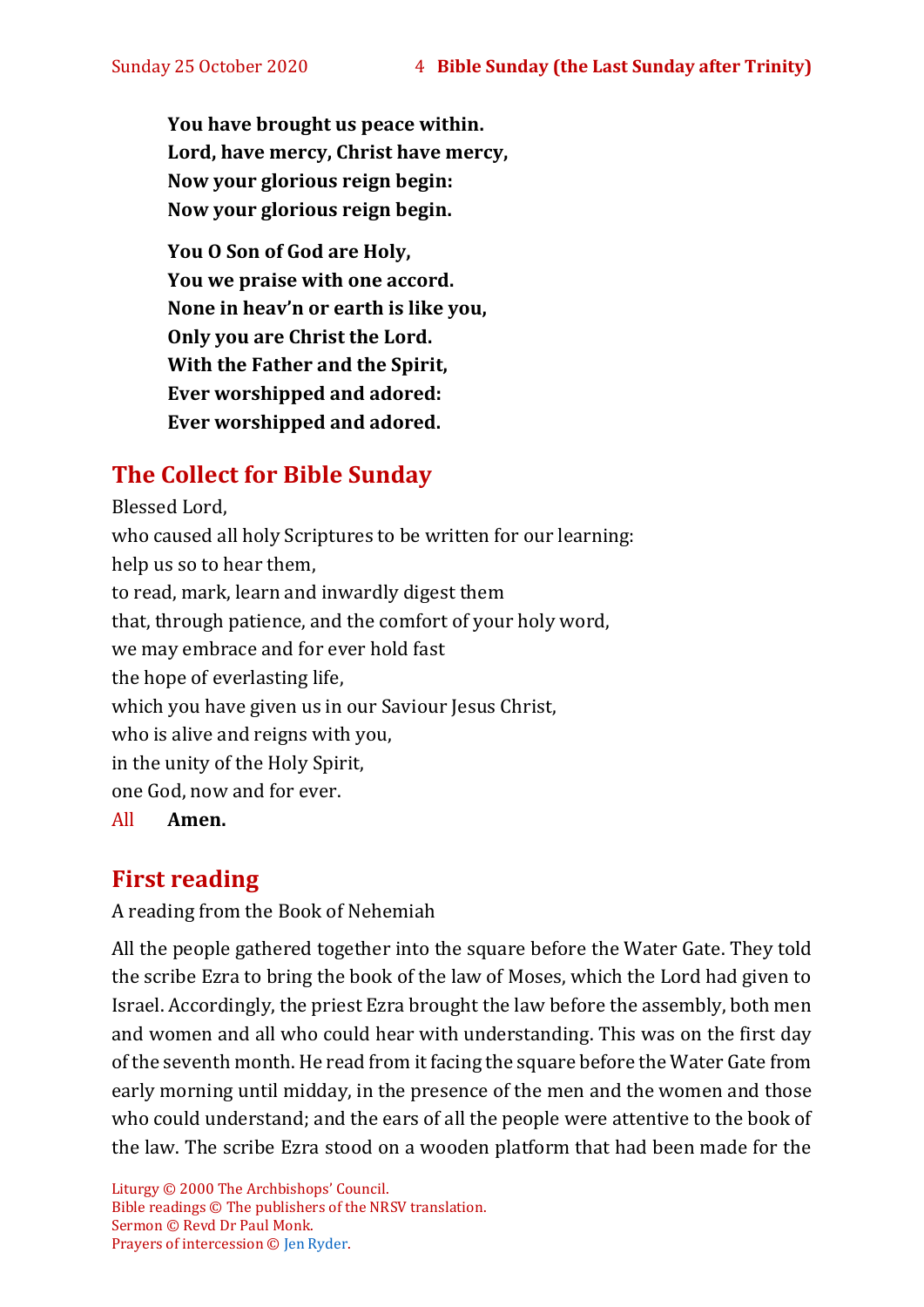purpose. And they read from the book, from the law of God, with interpretation. They gave the sense, so that the people understood the reading.

Nehemiah, who was the governor, Ezra the priest and scribe, and the Levites who taught the people, all said to all the people, 'This day is holy to the Lord your God; do not mourn or weep.' For all the people wept when they heard the words of the law. Then he said to them, 'Go your way, eat the fat and drink sweet wine and send portions of them to those for whom nothing is prepared, for this day is holy to our Lord; and do not be grieved, for the joy of the Lord is your strength.' So the Levites stilled all the people, saying, 'Be quiet, for this day is holy; do not be grieved.'And all the people went their way to eat and drink and to send portions and to make great rejoicing, because they had understood the words that were declared to them. *Nehemiah 8:1–4a, 8–12*

This is the Word of the Lord

All **Thanks be to God.**

# **Second reading**

A reading from St Paul's Letter to the Colossians

As God's chosen ones, holy and beloved, clothe yourselves with compassion, kindness, humility, meekness, and patience. Bear with one another and, if anyone has a complaint against another, forgive each other; just as the Lord has forgiven you, so you also must forgive. Above all, clothe yourselves with love, which binds everything together in perfect harmony. And let the peace of Christ rule in your hearts, to which indeed you were called in the one body. And be thankful. Let the word of Christ dwell in you richly; teach and admonish one another in all wisdom; and with gratitude in your hearts sing psalms, hymns, and spiritual songs to God. And whatever you do, in word or deed, do everything in the name of the Lord Jesus, giving thanks to God the Father through him. *Colossians 3:12–17*

This is the Word of the Lord

All **Thanks be to God.**

HYMN 2 **[Your word is a lamp unto my feet](https://www.youtube.com/watch?v=npWJZwgmKMo)** (click on this link to hear the hymn)

# **Gospel reading**

Hear the Gospel of our Lord Jesus Christ according to Matthew

#### All **Glory to you O Lord.**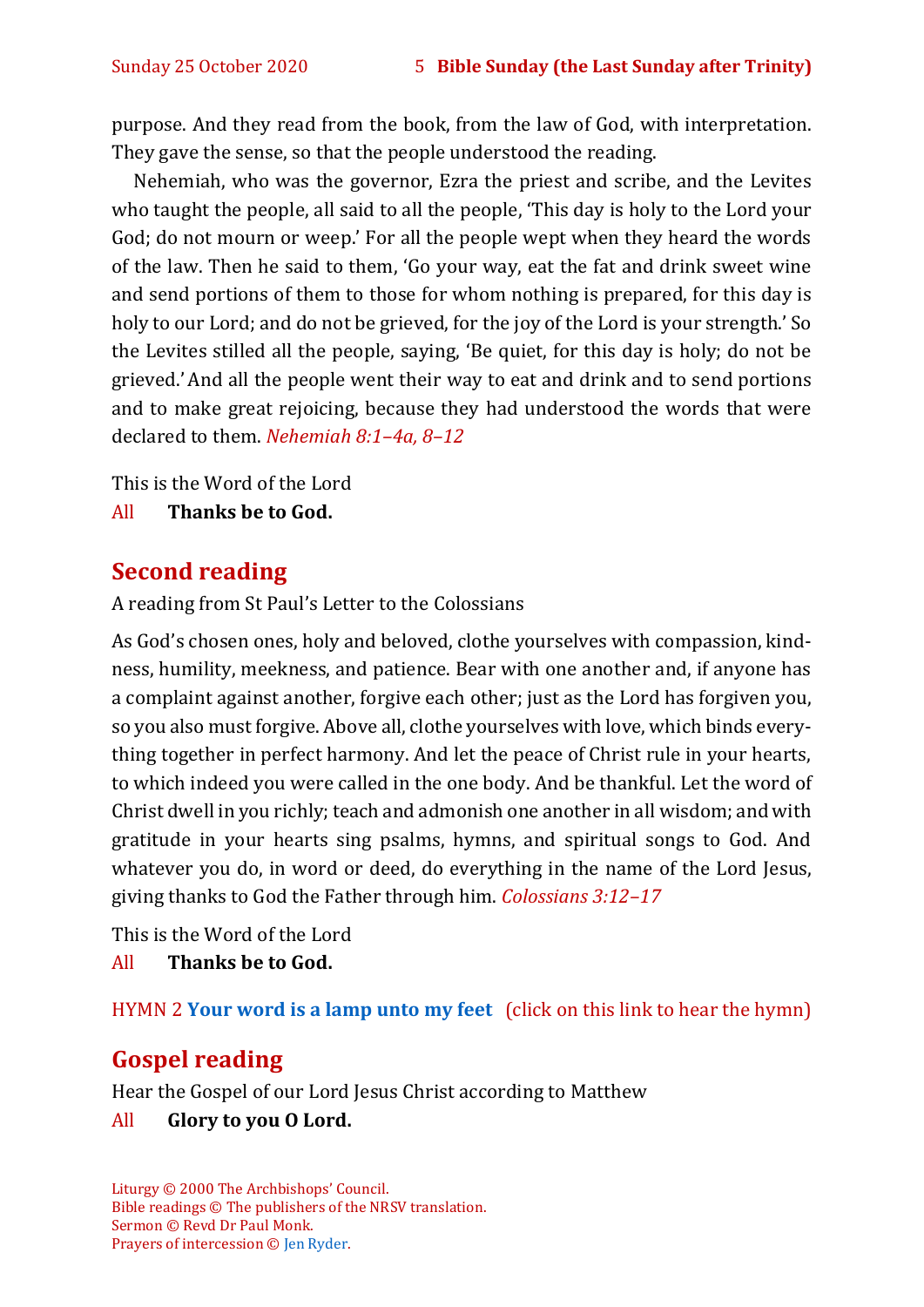Jesus said, '[At the end of the world] the sign of the Son of Man will appear in heaven, and all the tribes of the earth will mourn, and they will see "the Son of Man coming on the clouds of heaven" with power and great glory. And he will send out his angels with a loud trumpet call, and they will gather his elect from the four winds, from one end of heaven to the other. From the fig tree learn its lesson: as soon as its branch becomes tender and puts forth its leaves, you know that summer is near. So also, when you see all these things, you know that he is near, at the very gates. Truly I tell you, this generation will not pass away until all these things have taken place. Heaven and earth will pass away, but my words will not pass away.' *Matthew 24:30–35*

This is the Gospel of the Lord

#### All **Praise to you O Christ.**

## **Sermon**

Think of a stained-glass window that you know well. It could be a favourite from the Church or maybe something better known from a great cathedral. In past centuries, such windows were often called 'The poor person's Bible' because they portrayed stories from the Bible … and the poor were often likely to be illiterate.



Stained-glass windows generally show pictures of simple narratives taken from the New Testament, so we'll not see Noah's Ark or David and Goliath. But they do permit simple metaphors that helping us understand the Bible.

When examining a stained-glass, we can look through the glass and see outside. It will of course look different owing to the colours in the glass and (especially with old glass) because of imperfections in the glass pieces themselves. In the same way, we can look at Scripture and see the past. It's an imperfect vision. Like looking through dirty glass, we will need to read many passages to gain multiple perspectives before we dare to pronounce, 'In the past, …' But our passages today permit us to say that people at the time of Jesus were expecting the world to end soon; we learn the names of both leaders and priests in Israel's long-ago past, and so on.

Liturgy © 2000 The Archbishops' Council. Bible readings © The publishers of the NRSV translation. Sermon © Revd Dr Paul Monk. Prayers of intercession © [Jen Ryder.](http://jenryder.co.uk/20110521/prayers/bible-sunday/)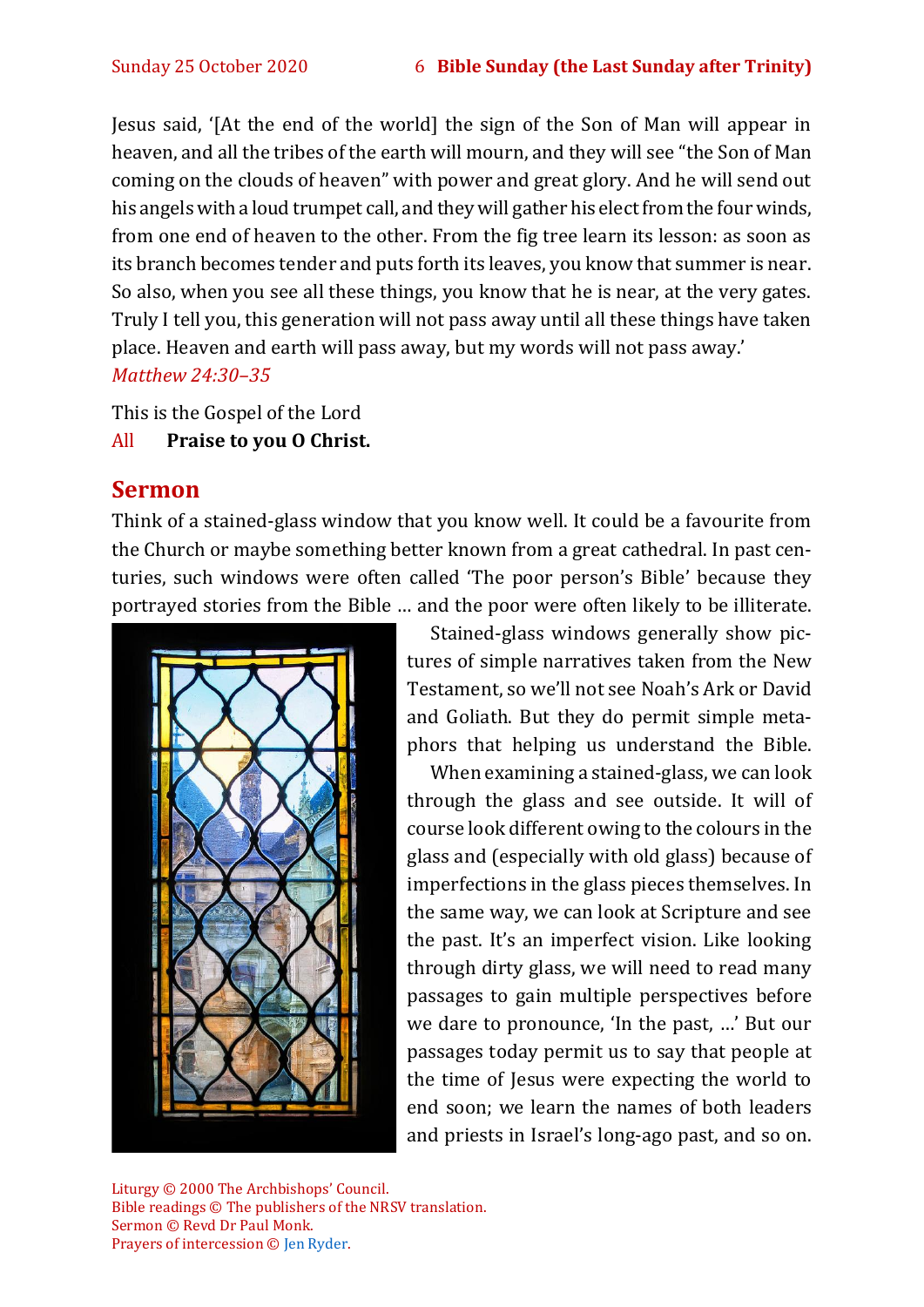

Second we can look at a stained-glass window and learn how the image was created. We look at the pigments, the way the pieces interlock and make a pattern, how the artist used the inherent limitations of the materials. Did he or she use them to advantage, or did it limit the scope for what they wanted to portray? In the same way, the Scriptures are made of prose and poetry, history and law, narrative, or prophecy. We look silly if we create an image with a blue face or a green sky; and we

look equally silly if we treat a poem like the story of creation in Genesis 1 as history. And then look at the way the pieces are juxtaposed with one story straight after another. For example, what are the leaders of the Church telling us when they invite us to read today's three passages from the Bible one by one, one after another?

And we can look at a window and realise that the image we see most clearly is our own reflection. The pieces of glass that comprise the window may distort that reflection but, if anything, such an alteration helps us see ourselves more truthfully. They cut through our fantasies because we saw it when caught unawares.



Reading Scripture can also do that. Today's readings, for example, could be asking us to reflect (pun intended) on how we look at Scripture. If read properly,the Biblewill *always* ask questions of us. For example, Jesus in the Gospel passage is asking if we live in the shadow of judgement. Today's Old Testament passage is asking us to decide if we look at Scripture as the 'word of God' or as man-made. We're being asked how we listen to it.

In all these ways, the theme of Bible Sunday is therefore not so much looking at Scripture but learning how to let Scripture look at us.

Liturgy © 2000 The Archbishops' Council. Bible readings © The publishers of the NRSV translation. Sermon © Revd Dr Paul Monk. Prayers of intercession © [Jen Ryder.](http://jenryder.co.uk/20110521/prayers/bible-sunday/)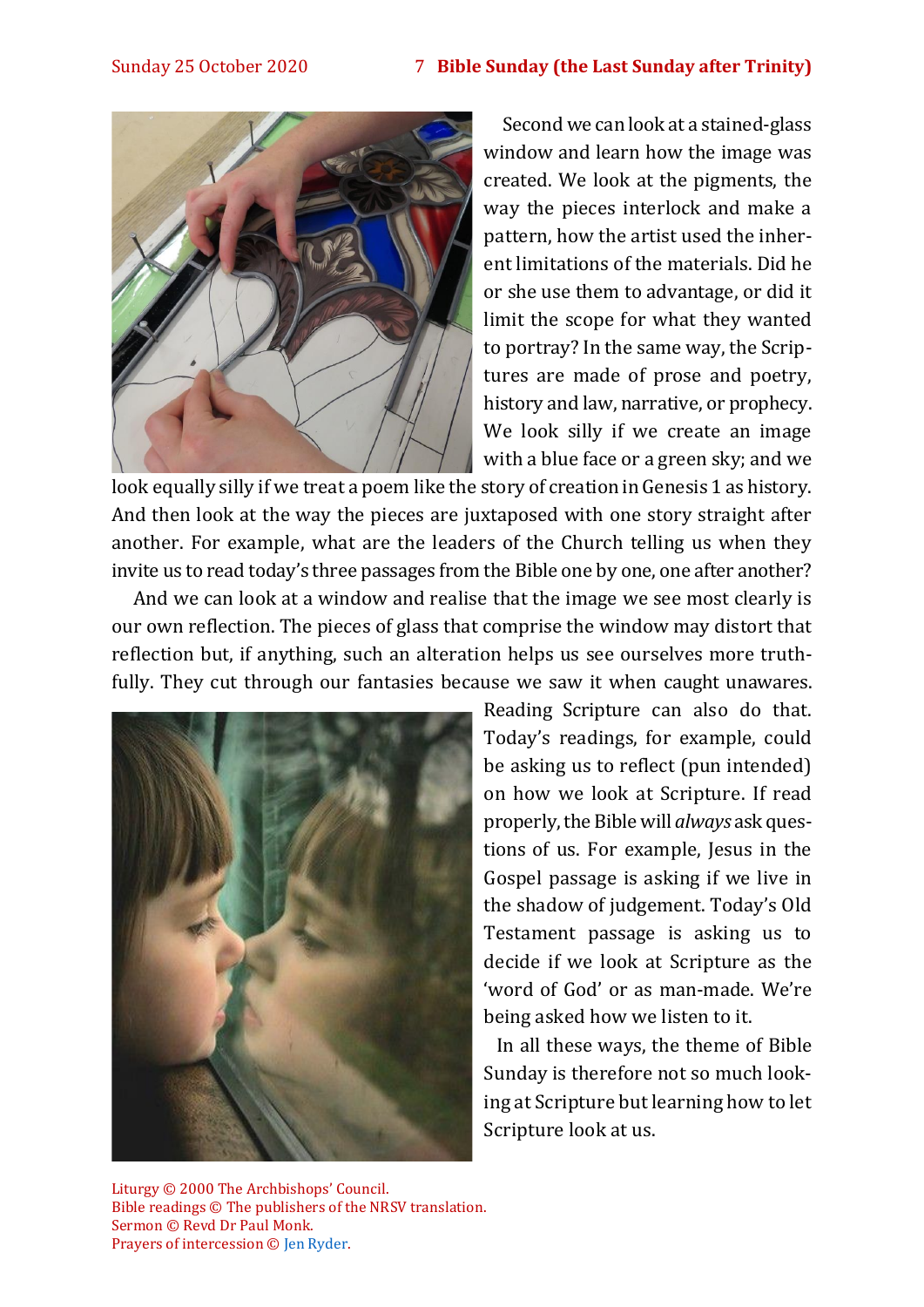# **The Creed**

Do you believe and trust in God the Father, the source of all being and life, the one for whom we exist?

#### All **We believe and trust in him.**

Do you believe and trust in God the Son, who took our human nature, died for us and rose again?

#### All **We believe and trust in him.**

Do you believe and trust in God the Holy Spirit, who gives life to the people of God and makes Christ known in the world?

All **We believe and trust in him.**

This is the faith of the Church.

All **This is our faith. We believe and trust in one God, Father, Son and Holy Spirit. Amen.**

# **Prayers of intercession**

God of the silence, God in the stillness and the calm, who met Elijah not in the rushing wind but in quietness, who brought peace to a group of fishermen in a raging storm: be with us, here, and now. Help us to leave behind the busyness of our lives, and listen for your word.

God of relationships, God of compassion and love, who gave Ruth to Naomi when she had no family, who gave Abraham and Sarah a baby when they had given up hope, who brought together the disciples and other followers of Jesus: we think of our relationships,

our families, our friends and colleagues and our Church family, we lift them to you now,

we bring our thanks, our concerns, our need for forgiveness.

Lord in your mercy,

#### All **Hear our prayer.**

Liturgy © 2000 The Archbishops' Council. Bible readings © The publishers of the NRSV translation. Sermon © Revd Dr Paul Monk. Prayers of intercession © [Jen Ryder.](http://jenryder.co.uk/20110521/prayers/bible-sunday/)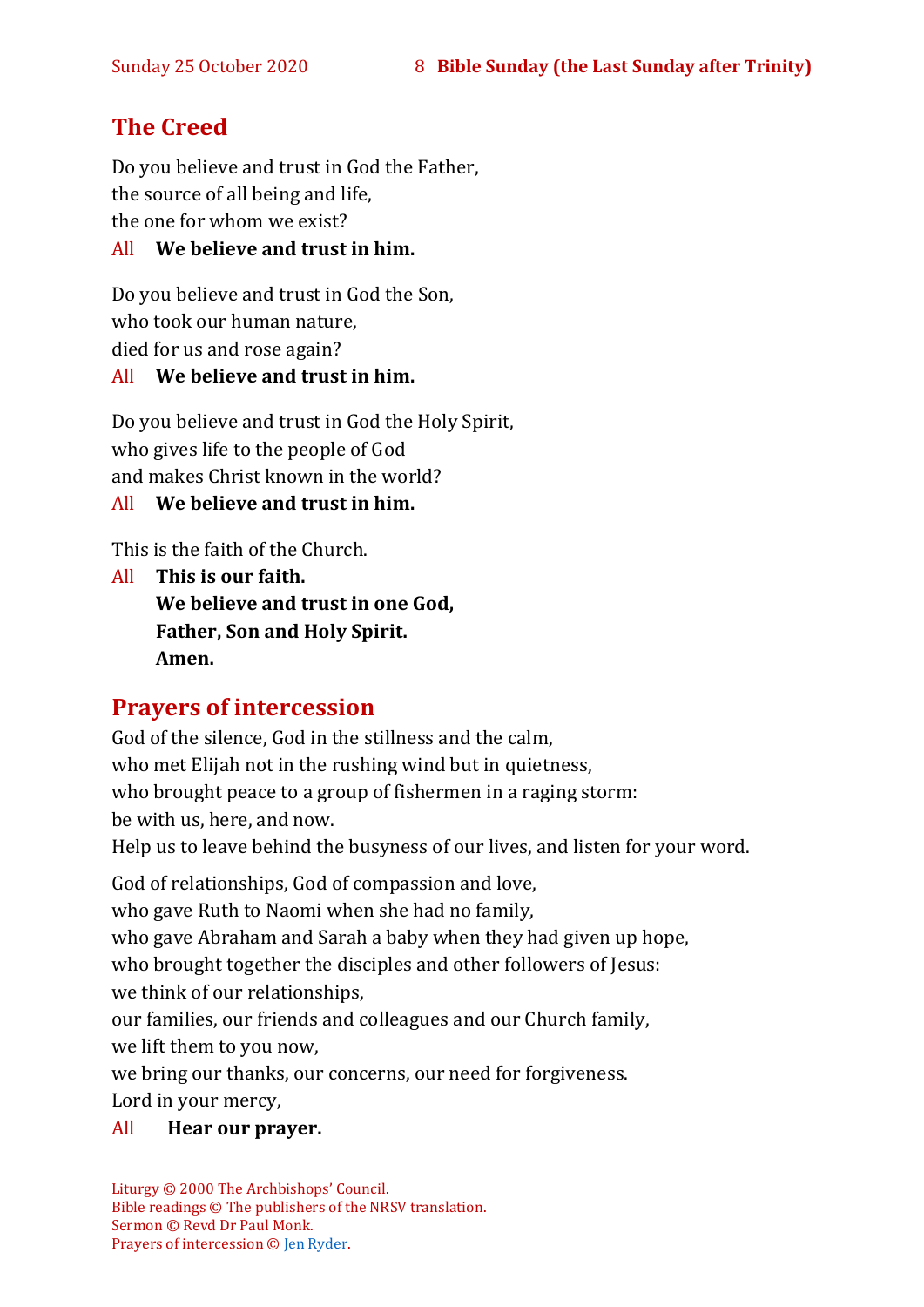God of wisdom, God of the proverbs and the 10 commandments,

who inspired your prophets like Amos, Isaiah and Jeremiah, to speak your words: we bring before you our country and its political leaders, we pray for wisdom and justice.

and we think of situations, people, places around the world that need change. Lord in your mercy,

#### All **Hear our prayer.**

God of creativity, God of beauty and delight,

who gave David the gift of song-writing, who spoke to Joseph in vivid dreams, who inspired the Songs of Solomon:

open our eyes to see you all around us.

help us to find you in nature, in poetry, in song, in conversation, in touch.

Lord in your mercy,

#### All **Hear our prayer.**

God of surprises, God of hopes and plans,

who called Samuel in the night,

who met Paul in blinding light,

Help us to hear your call for our lives, however big or small,

open our eyes to your promptings and guidance, so that we can see the people,

places, opportunities that you want us to.

Lord in your mercy,

#### All **Hear our prayer.**

God of revelation, who came to us as one of us.

You call us to be the light of the world,

to love our enemies, and treat our neighbours as we would be treated,

who urges us not to worry, who encouraged us to seek and we will find,

who told us that we are so loved that if we were one of hundred sheep he would leave the other ninety-nine to look for us if we were lost:

help us to take your Gospel words seriously,

let them shape our lives and give us courage to take new paths and explore new patterns. Help us to hear their call afresh and let them release us from old routines to try new steps and dance with you in abandoned joy through all our days. Lord in your mercy,

#### All **Hear our prayer.**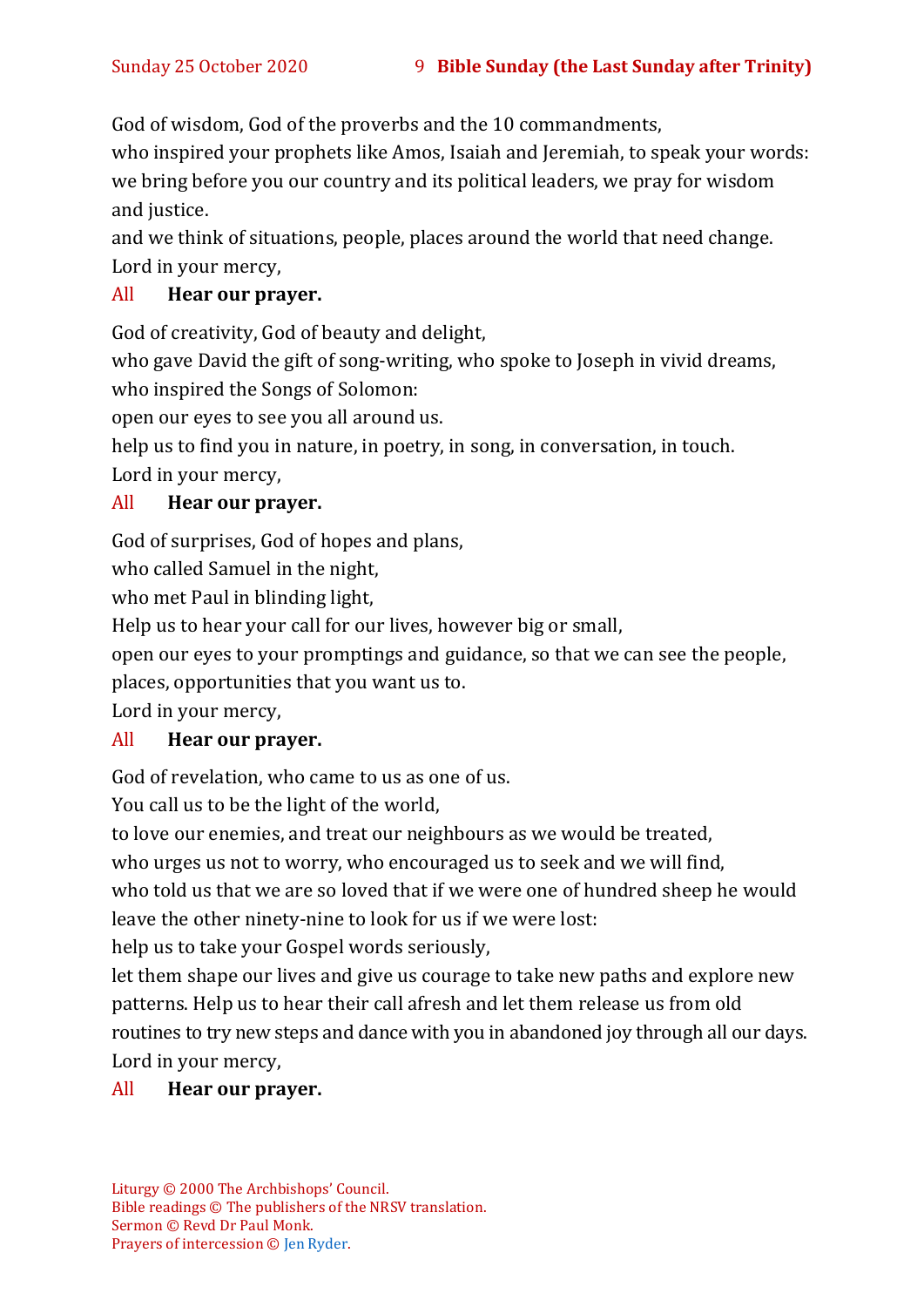Merciful Father,

All **accept these prayers for the sake of your Son, our Saviour Jesus Christ. Amen.**

# **The peace**

The fruit of the Spirit is love, joy and peace.

The peace of the Lord be always with you,

```
All And also with you. Alleluia!
```
HYMN 3 **[Jesus loves me, this I know](https://www.youtube.com/watch?v=L0NkzLLNPmA&feature=youtu.be)** (click on this link to hear the hymn) or **[Veni Creator Spiritus](https://www.youtube.com/watch?v=HEKuxUOPzk8&t=22s)** (Gregorian chant)

The liturgy of the Communion Service appears below

# The Dismissal

The Lord bless you and keep you. The Lord make his face to shine upon you and be gracious to you. The Lord lift up the light of his countenance upon you and give you his peace; and the blessing of God the Almighty: Father, Son, and Holy Spirit, be with you now and remain with you always. All **Amen.**

HYMN 4 **[We have a Gospel to proclaim](https://www.youtube.com/watch?v=E-SPYAgCtkw)** (click on this link to hear the hymn)

Go in peace to love and serve the Lord.

#### All **In the name of Christ. Amen.**

Liturgy © 2000 The Archbishops' Council. Bible readings © The publishers of the NRSV translation. Sermon © Revd Dr Paul Monk. Prayers of intercession © [Jen Ryder.](http://jenryder.co.uk/20110521/prayers/bible-sunday/)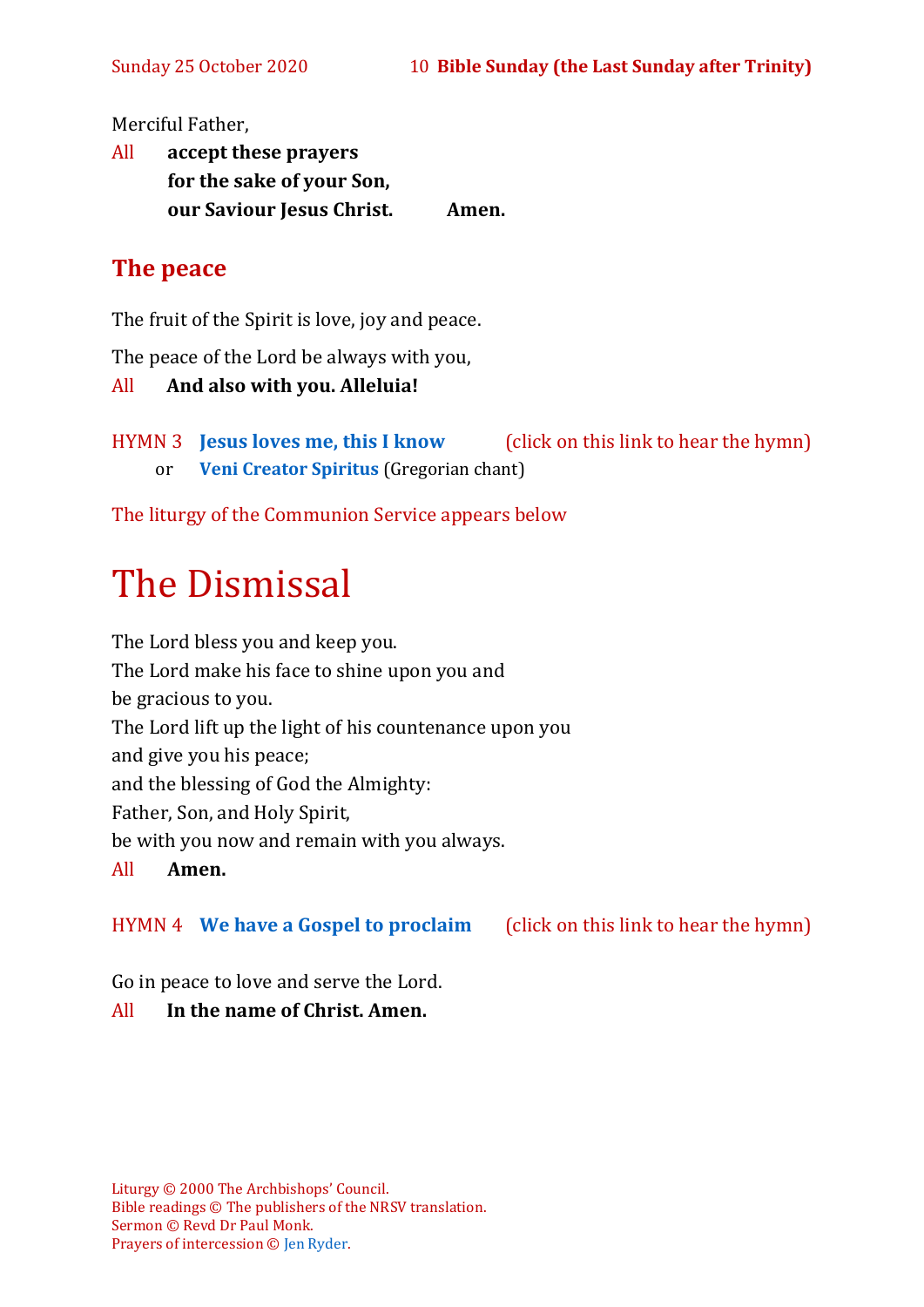# The Liturgy of the Sacrament

# Eucharistic Prayer (prayer E)

The Lord be with you

#### All **and also with you.**

Lift up your hearts.

#### All **We lift them to the Lord.**

Let us give thanks to the Lord our God.

#### All **It is right to give thanks and praise.**

Father, you made the world and love your creation. You gave your Son Jesus Christ to be our Saviour. His dying and rising have set us free from sin and death. And so we gladly thank you, with saints and angels praising you, and saying,

All **Holy, holy, holy Lord, God of power and might, heaven and earth are full of your glory. Hosanna in the highest. Blessed is he who comes in the name of the Lord. Hosanna in the highest.**

We praise and bless you, loving Father, through Jesus Christ, our Lord; and as we obey his command, send your Holy Spirit, that broken bread and wine outpoured may be for us the body and blood of your dear Son.

On the night before he died he had supper with his friends and, taking bread, he praised you. He broke the bread, gave it to them and said: Take, eat; this is my body which is given for you; do this in remembrance of me.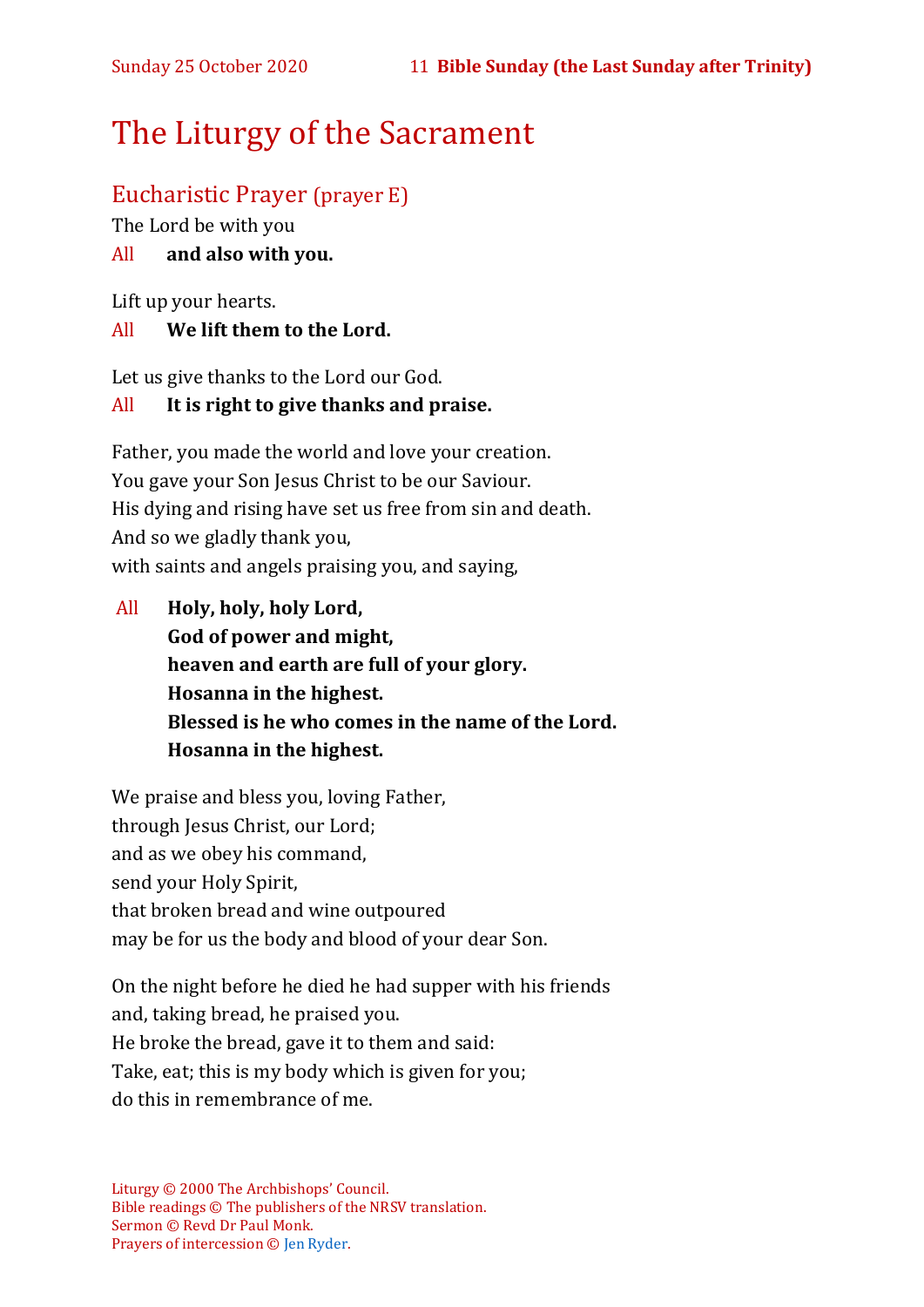When supper was ended he took the cup of wine. Again he praised you, gave it to them and said: Drink this, all of you; this is my blood of the new covenant, which is shed for you and for many for the forgiveness of sins. Do this, as often as you drink it, in remembrance of me.

So, Father, we remember all that Jesus did, in him we plead with confidence his sacrifice made once for all upon the cross.

Bringing before you the bread of life and cup of salvation, we proclaim his death and resurrection until he comes in glory.

Great is the mystery of faith:

All **Christ has died. Christ is risen. Christ will come again.**

Lord of all life, help us to work together for that day when your kingdom comes and justice and mercy will be seen in all the earth.

Look with favour on your people, gather us in your loving arms and bring us with all the saints to feast at your table in heaven.

Through Christ, and with Christ, and in Christ, in the unity of the Holy Spirit, all honour and glory are yours, O loving Father, for ever and ever.

#### All **Amen.**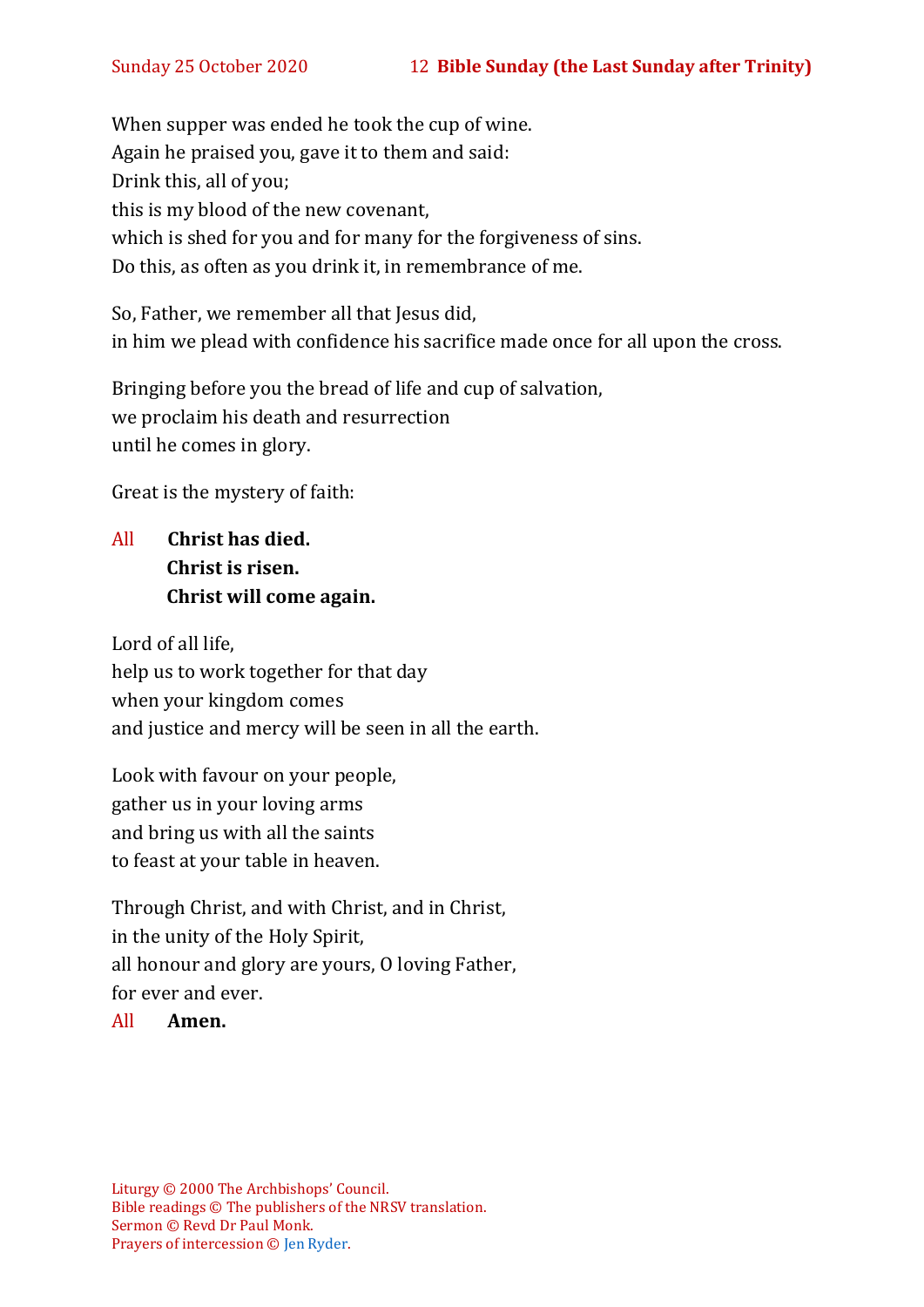## The Lord's Prayer

As our Saviour taught us, so we pray

All **Our Father in heaven, hallowed be your name, your kingdom come, your will be done, on earth as in heaven. Give us today our daily bread. Forgive us our sins as we forgive those who sin against us. Lead us not into temptation but deliver us from evil. For the kingdom, the power,** 

**and the glory are yours now and for ever. Amen.**

## Breaking of the Bread

We break this bread to share in the body of Christ.

- All **Though we are many, we are one body, because we all share in one bread.**
- All **Lamb of God,**

**you take away the sin of the world, have mercy on us.**

**Lamb of God, you take away the sin of the world, have mercy on us.**

**Lamb of God, you take away the sin of the world, grant us peace.**

Draw near with faith. Receive the body of our Lord Jesus Christ which he gave for you, and his blood which he shed for you. Eat and drink in remembrance that he died for you, and feed on him in your hearts by faith with thanksgiving.